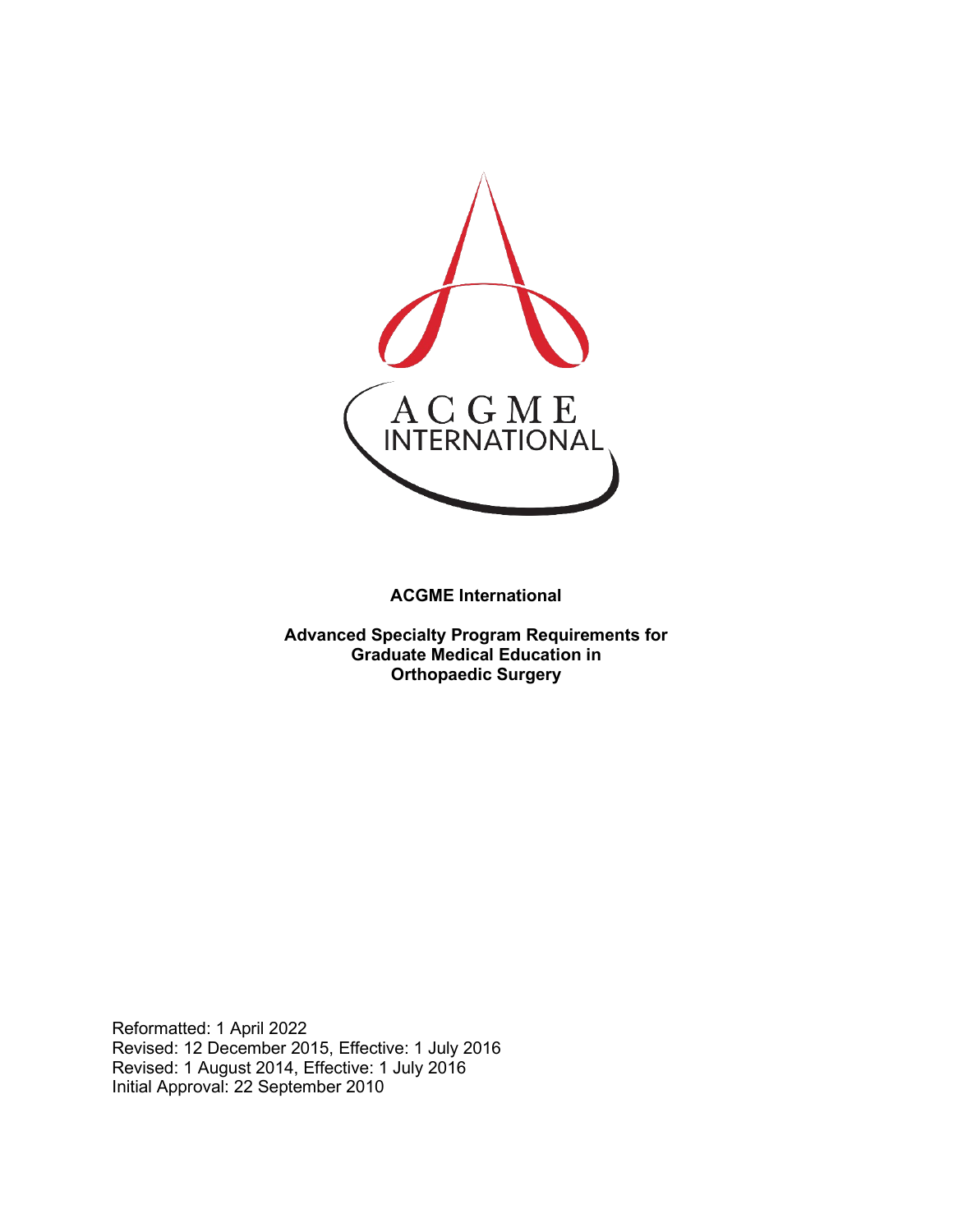## **ACGME International Specialty Program Requirements for Graduate Medical Education in Orthopaedic Surgery**

#### **Int. Introduction**

*Background and Intent: Programs must achieve and maintain Foundational Accreditation according to the ACGME-I Foundational Requirements prior to receiving Advanced Specialty Accreditation. The Advanced Specialty Requirements noted below complement the ACGME-I Foundational Requirements. For each section, the Advanced Specialty Requirements should be considered together with the Foundational Requirements.*

## **Int. I. Definition and Scope of the Specialty**

The surgical specialty of orthopaedic surgery includes the study and prevention of musculoskeletal diseases, disorders, and injuries and their treatment by medical, surgical, and physical methods.

### **Int. II. Duration of Education**

Int. II.A. The educational program in orthopaedic surgery must be 60 or 72 months in length.

### **I. Institution**

## **I.A. Sponsoring Institution**

I.A.1. The Sponsoring Institution should sponsor ACGME-I-accredited programs in general surgery, internal medicine, and pediatrics to provide an adequate interdisciplinary educational experience for the residents.

#### **I.B. Participating Sites**

See International Foundational Requirements, Section I.B.

#### **II. Program Personnel and Resources**

#### **II.A. Program Director**

See International Foundational Requirements, Section II.A.

## **II.B. Faculty**

See International Foundational Requirements, Section II.B.

### **II.C. Other Program Personnel**

See International Foundational Requirements, Section II.C.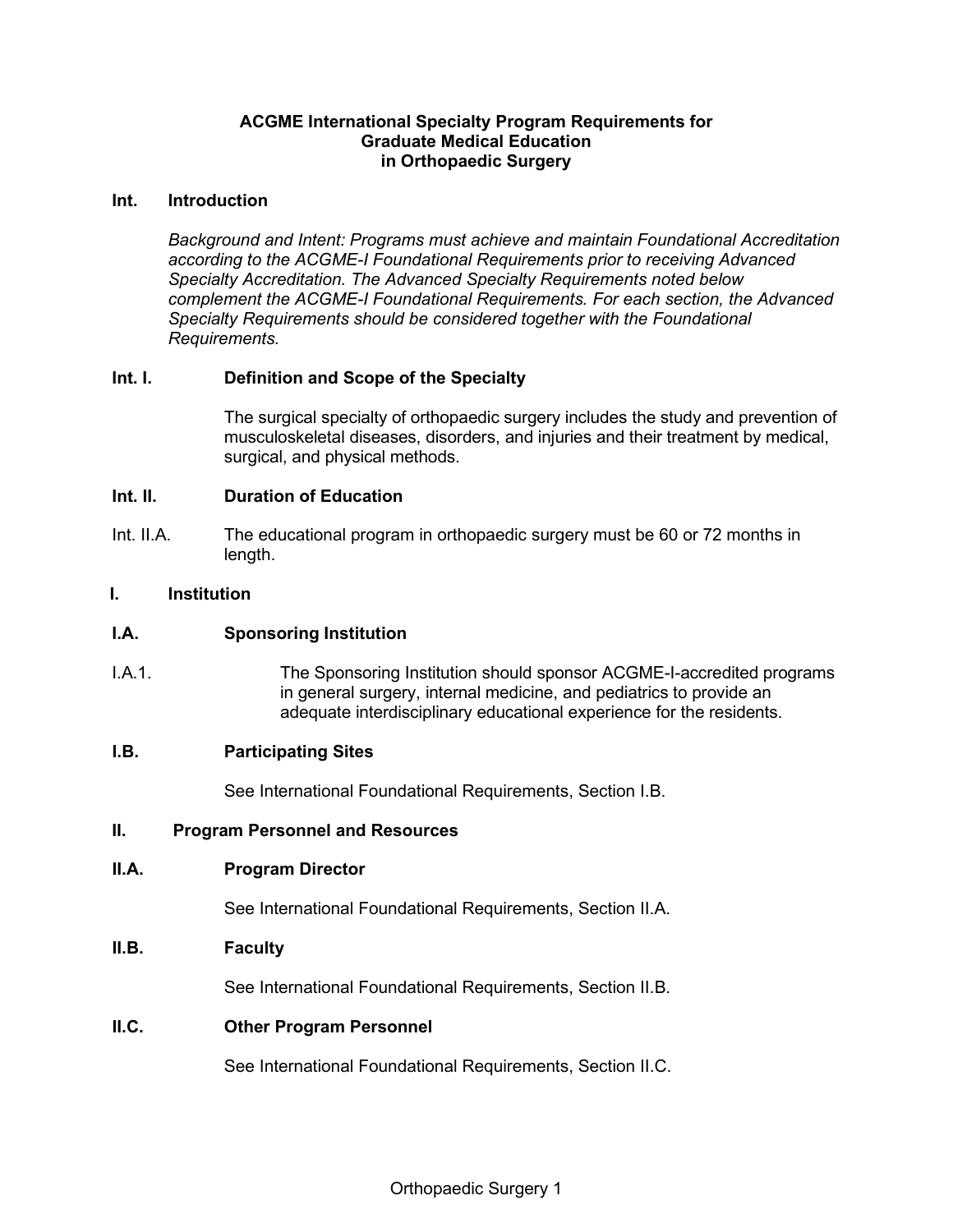## **II.D. Resources**

- II.D.1. Clinical problems of sufficient variety and volume to afford the residents adequate experience in the diagnosis and management of adult and pediatric orthopaedic disorders must be available.
- II.D.2. Resources for scholarly activity by residents must include laboratory space and equipment, computer and data analysis services, statistical consultation services, research conferences, faculty expertise and supervision, support personnel, time, and funding.

## **III. Resident Appointment**

See International Foundational Requirements, Section III.

# **IV. Specialty-Specific Educational Program**

# **IV.A. ACGME-I Competencies**

| IV.A.1.           | The program must integrate the following ACGME-I Competencies into<br>the curriculum.                                                                                                                      |
|-------------------|------------------------------------------------------------------------------------------------------------------------------------------------------------------------------------------------------------|
| IV.A.1.a)         | Professionalism                                                                                                                                                                                            |
| IV.A.1.a)(1)      | Residents must demonstrate a commitment to<br>professionalism and an adherence to ethical principles.<br>Residents must demonstrate:                                                                       |
| IV.A.1.a).(1).(a) | compassion, integrity, and respect for others;                                                                                                                                                             |
| IV.A.1.a)(1)(b)   | responsiveness to patient needs that supersedes<br>self-interest;                                                                                                                                          |
| IV.A.1.a)(1)(c)   | respect for patient privacy and autonomy;                                                                                                                                                                  |
| IV.A.1.a)(1)(d)   | accountability to patients, society, and the<br>profession; and,                                                                                                                                           |
| IV.A.1.a)(1)(e)   | sensitivity and responsiveness to a diverse patient<br>population, including to diversity in gender, age,<br>culture, race, religion, disabilities, and sexual<br>orientation.                             |
| IV.A.1.b)         | <b>Patient Care and Procedural Skills</b>                                                                                                                                                                  |
| IV.A.1.b)(1)      | Residents must provide patient care that is compassionate,<br>appropriate, and effective for the treatment of health<br>problems and the promotion of health. Residents must<br>demonstrate competence in: |
| IV.A.1.b)(1)(a)   | the pre-admission, hospital, operative, and follow-<br>up care (including rehabilitation) of patients;                                                                                                     |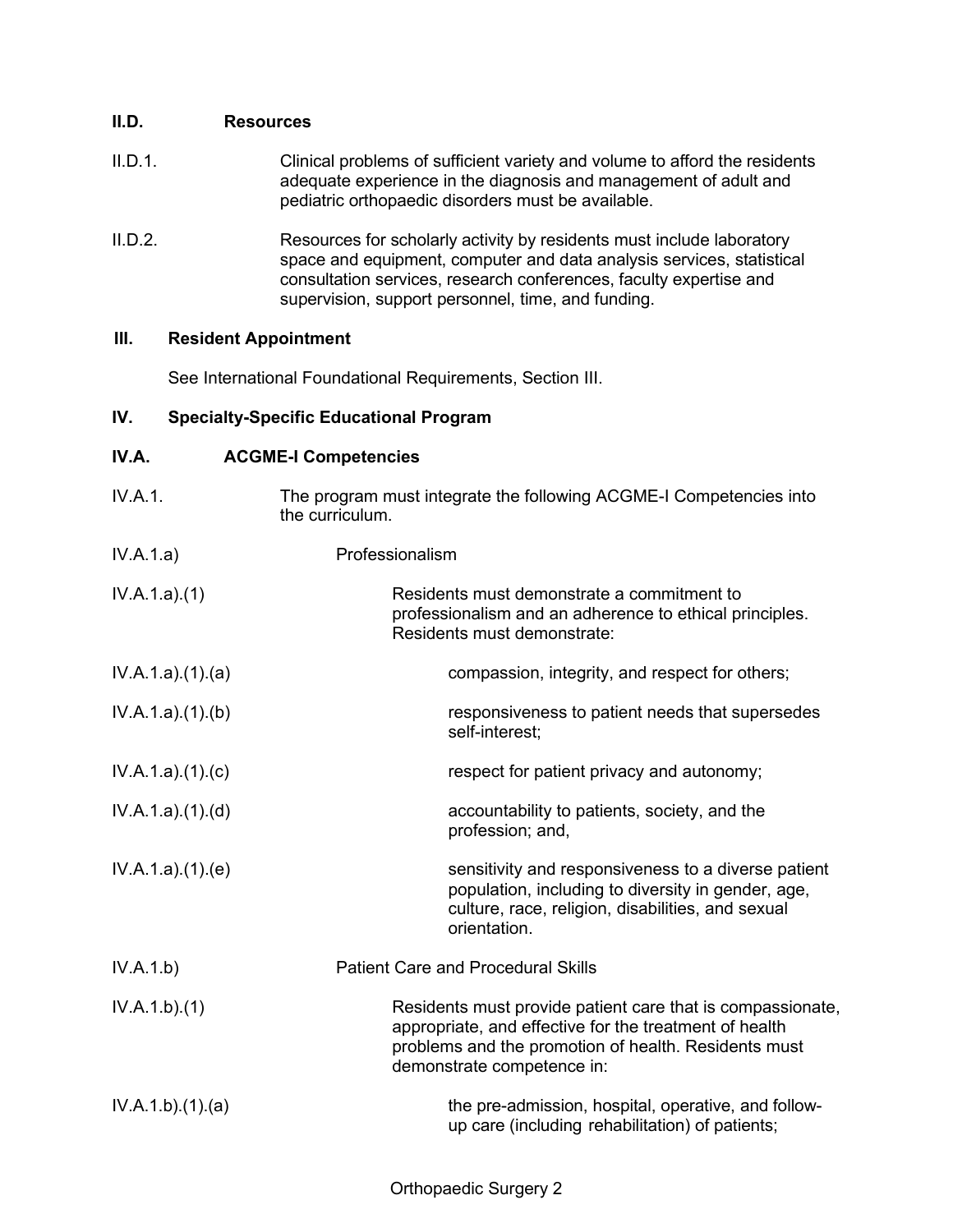| IV.A.1.b)(1)(b)           | gathering essential and accurate information about<br>their patients;                                                                                                                                                                                     |
|---------------------------|-----------------------------------------------------------------------------------------------------------------------------------------------------------------------------------------------------------------------------------------------------------|
| IV.A.1.b)(1)(c)           | making informed decisions about diagnostic and<br>therapeutic interventions based on patient<br>information and preferences, up-to-date scientific<br>evidence, and clinical judgment;                                                                    |
| IV.A.1.b)(1)(d)           | developing and carrying out patient management<br>plans;                                                                                                                                                                                                  |
| IV.A.1.b)(1)(e)           | using information technology to support patient care<br>decisions and patient education;                                                                                                                                                                  |
| IV.A.1.b)(1)(f)           | performing all medical and invasive procedures<br>essential for the practice of orthopaedic surgery;                                                                                                                                                      |
| IV.A.1.b)(1)(g)           | providing health care services aimed at preventing<br>health problems or maintaining health;                                                                                                                                                              |
| IV.A.1.b)(1)(h)           | using investigatory and analytic thinking approach<br>to clinical situations; and,                                                                                                                                                                        |
| IV.A.1.b)(1)(i)           | applying the basic and clinically supportive sciences<br>appropriate to orthopaedic surgery.                                                                                                                                                              |
|                           |                                                                                                                                                                                                                                                           |
| IV.A.1.c)                 | <b>Medical Knowledge</b>                                                                                                                                                                                                                                  |
| $IV.A.1.c.$ (1)           | Residents must demonstrate knowledge of established<br>and evolving biomedical clinical, epidemiological, and<br>social-behavioral sciences, as well as the application of<br>this knowledge to patient care. Residents must<br>demonstrate knowledge of: |
| $IV.A.1.c$ . $(1).$ $(a)$ | anatomy and physiology of the musculoskeletal<br>system;                                                                                                                                                                                                  |
| $IV.A.1.c.$ (1).(b)       | pathology of the musculoskeletal system, to include<br>correlative pathology (gross and microscopic<br>pathology related to clinical and roentgenographic<br>findings);                                                                                   |
| $IV.A.1.c$ ). $(1).$ (c)  | biomechanic principles, terminology, and<br>applications in orthopaedics;                                                                                                                                                                                 |
| $IV.A.1.c$ . $(1).$ $(d)$ | the appropriate use and interpretation of<br>radiographic and other imaging techniques;                                                                                                                                                                   |
| $IV.A.1.c$ . $(1).$ (e)   | orthopaedic oncology;                                                                                                                                                                                                                                     |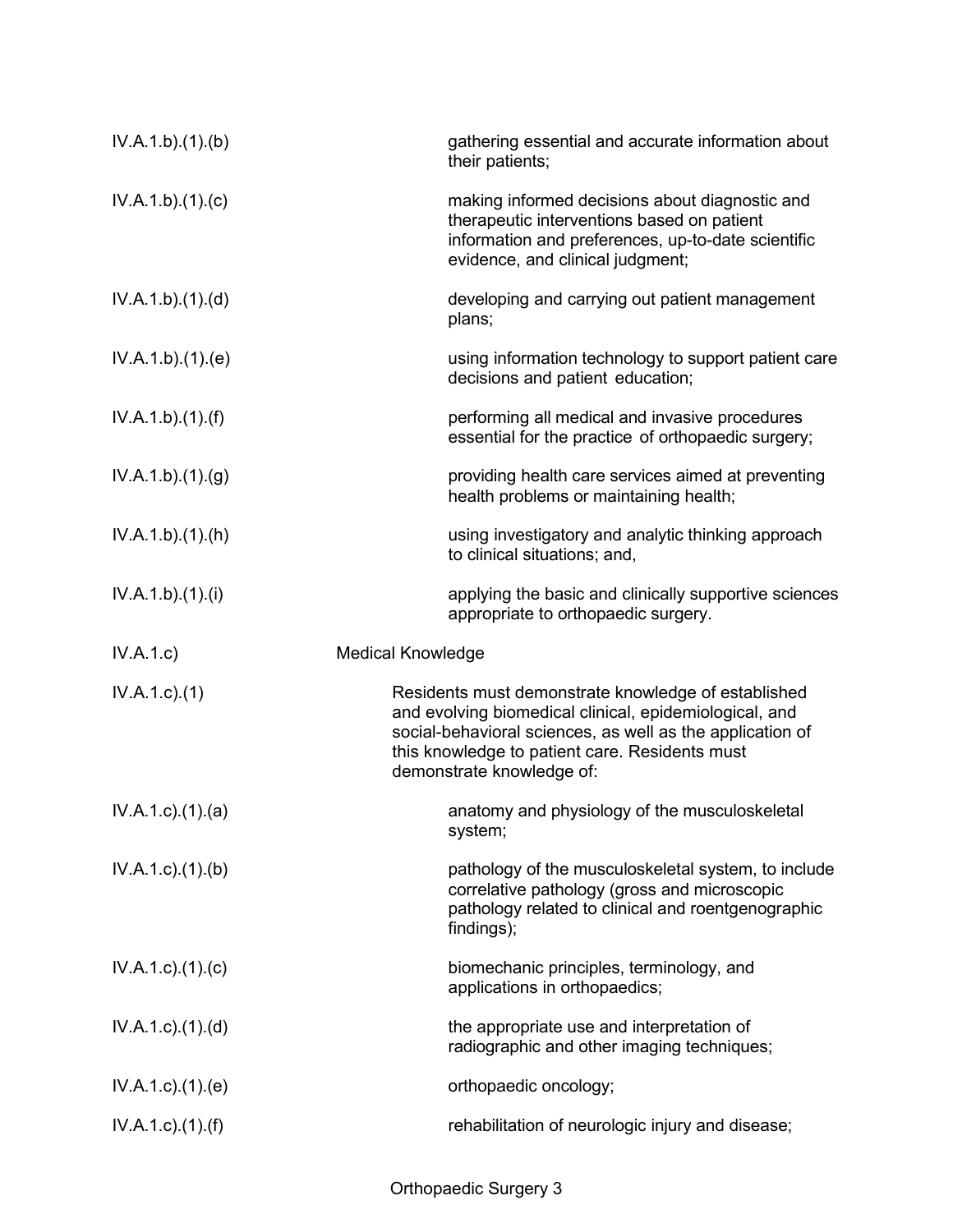| IV.A.1.c)(1)(g)        | spinal cord injury rehabilitation;                                                                                                                                                                                                                                                                                                                      |
|------------------------|---------------------------------------------------------------------------------------------------------------------------------------------------------------------------------------------------------------------------------------------------------------------------------------------------------------------------------------------------------|
| $IV.A.1.c$ . $(1).(h)$ | orthotics and prosthetics;                                                                                                                                                                                                                                                                                                                              |
| IV.A.1.c)(1).(i)       | cartilage, bone, and tendon reparative processes;<br>and,                                                                                                                                                                                                                                                                                               |
| IV.A.1.c)(1)(j)        | bone metabolism.                                                                                                                                                                                                                                                                                                                                        |
| IV.A.1.d)              | Practice-based Learning and Improvement                                                                                                                                                                                                                                                                                                                 |
| IV.A.1.d)(1)           | Residents must demonstrate the ability to investigate and<br>evaluate their care of patients, to appraise and assimilate<br>scientific evidence, and to continuously improve patient<br>care based on constant self-evaluation and lifelong<br>learning. Residents are expected to develop skills and<br>habits to be able to meet the following goals: |
| IV.A.1.d.(1).(a)       | identify strengths, deficiencies, and limits in one's<br>knowledge and expertise;                                                                                                                                                                                                                                                                       |
| IV.A.1.d)(1)(b)        | identify and perform appropriate learning activities;                                                                                                                                                                                                                                                                                                   |
| IV.A.1.d)(1)(c)        | incorporate formative evaluation feedback into daily<br>practice;                                                                                                                                                                                                                                                                                       |
| IV.A.1.d).(1).(d)      | locate, appraise, and assimilate evidence from<br>scientific studies related to their patients' health<br>problems;                                                                                                                                                                                                                                     |
| IV.A.1.d)(1)(e)        | participate in the education of patients, patients'<br>families, students, other residents, and other health<br>professionals;                                                                                                                                                                                                                          |
| IV.A.1.d)(1.(f))       | set learning and improvement goals;                                                                                                                                                                                                                                                                                                                     |
| IV.A.1.d)(1)(g)        | systematically analyze practice using quality<br>improvement methods, and implement changes<br>with the goal of practice improvement; and,                                                                                                                                                                                                              |
| $IV.A.1.d$ . $(1).(h)$ | use information technology to optimize learning.                                                                                                                                                                                                                                                                                                        |
| IV.A.1.e)              | Interpersonal and Communication Skills                                                                                                                                                                                                                                                                                                                  |
| IV.A.1.e. (1)          | Residents must demonstrate interpersonal and<br>communication skills that result in the effective exchange<br>of information and collaboration with patients, their<br>families, and health professionals. Residents must:                                                                                                                              |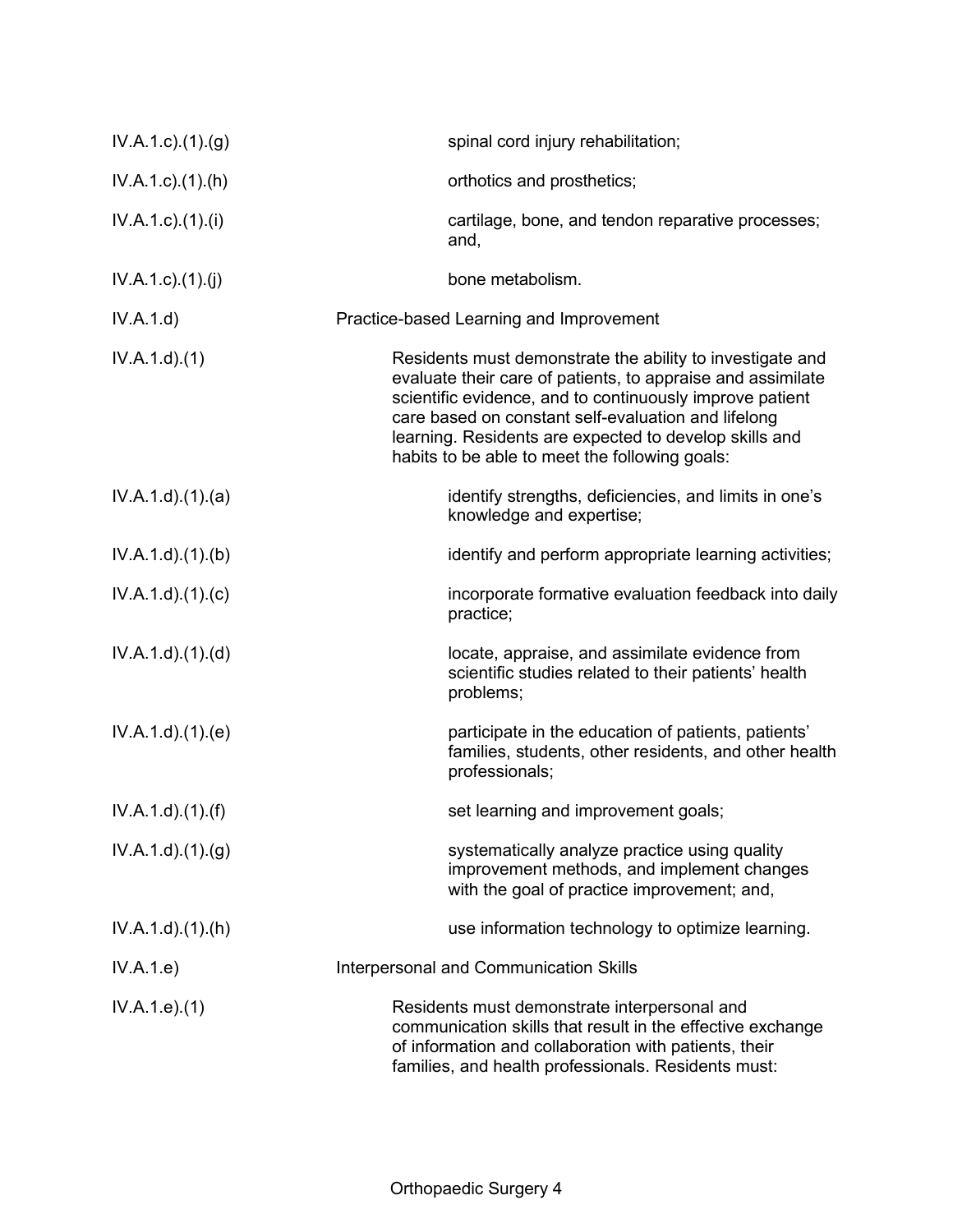| IV.A.1.e. (1). (a) | communicate effectively with patients, patients'<br>families, and the public, as appropriate, across a<br>broad range of socioeconomic and cultural<br>backgrounds;                                                                                    |
|--------------------|--------------------------------------------------------------------------------------------------------------------------------------------------------------------------------------------------------------------------------------------------------|
| IV.A.1.e. (1)(b)   | communicate effectively with physicians, other<br>health professionals, and health-related agencies;                                                                                                                                                   |
| IV.A.1.e. (1). (c) | work effectively as a member or leader of a health<br>care team or other professional group;                                                                                                                                                           |
| IV.A.1.e. (1). (d) | act in a consultative role to other physicians and<br>health professionals; and,                                                                                                                                                                       |
| IV.A.1.e. (1). (e) | maintain comprehensive, timely, and legible<br>medical records, if applicable.                                                                                                                                                                         |
| IV.A.1.f)          | <b>Systems-based Practice</b>                                                                                                                                                                                                                          |
| IV.A.1.f)(1)       | Residents must demonstrate an awareness of and<br>responsiveness to the larger context and system of health<br>care, as well as the ability to call effectively on other<br>resources in the system to provide optimal health care.<br>Residents must: |
| IV.A.1.f)(1)(a)    | work effectively in various health care delivery<br>settings and systems relevant to their clinical<br>specialty;                                                                                                                                      |
| IV.A.1.f)(1)(b)    | coordinate patient care within the health care<br>system relevant to their clinical specialty;                                                                                                                                                         |
| IV.A.1.f)(1)(c)    | incorporate considerations of cost awareness and<br>risk-benefit analysis in patient and/or population-<br>based care as appropriate;                                                                                                                  |
| IV.A.1.f)(1).(d)   | advocate for quality patient care and optimal patient<br>care systems;                                                                                                                                                                                 |
| IV.A.1.f)(1)(e)    | work in interprofessional teams to enhance patient<br>safety and improve patient care quality; and,                                                                                                                                                    |
| IV.A.1.f)(1)(f)    | participate in identifying system errors and<br>implementing potential systems solutions.                                                                                                                                                              |
| IV.B.              | <b>Regularly Scheduled Educational Activities</b>                                                                                                                                                                                                      |
| IV.B.1.            | On average, there must be at least four hours of formal teaching activities<br>each week.                                                                                                                                                              |

IV.B.2. Residents must have instruction in: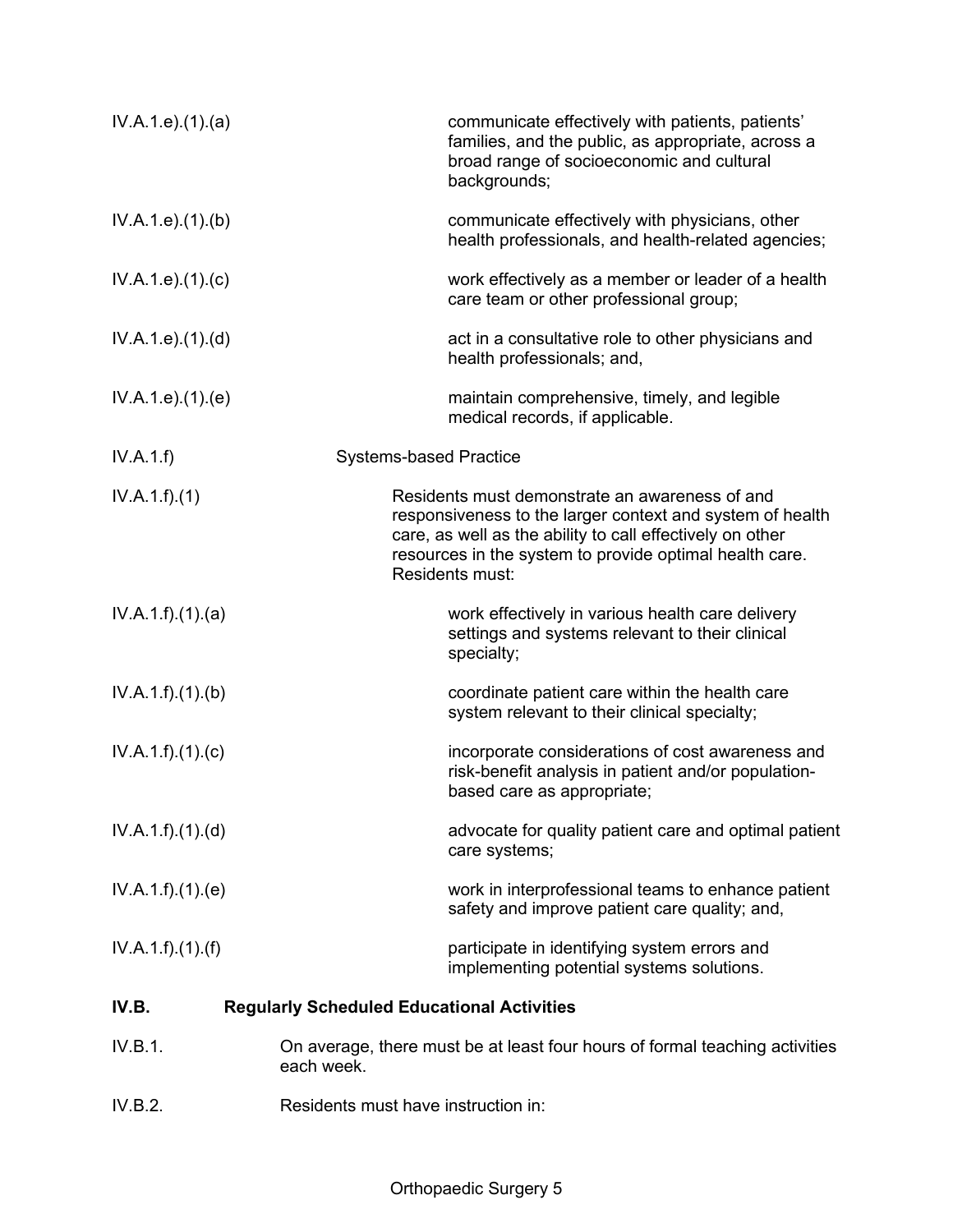| IV.B.2.a) | basic motor skills, including proper use of surgical instruments and<br>operative techniques;                                                                                                                                                                                                                                    |
|-----------|----------------------------------------------------------------------------------------------------------------------------------------------------------------------------------------------------------------------------------------------------------------------------------------------------------------------------------|
| IV.B.2.b) | anatomy, including study and dissection of anatomic specimens by<br>the residents, and lectures or other formal sessions;                                                                                                                                                                                                        |
| IV.B.2.c  | pathology, including correlative pathology in which gross and<br>microscopic pathology are related to clinical and roentgenographic<br>findings;                                                                                                                                                                                 |
| IV.B.2.d) | biomechanics presented in seminars or conferences emphasizing<br>principles, terminology, and application to orthopaedics;                                                                                                                                                                                                       |
| IV.B.2.e) | the appropriate use and interpretation of radiographic and other<br>imaging techniques; and,                                                                                                                                                                                                                                     |
| IV.B.2.f) | orthopaedic oncology, rehabilitation of neurologic injury and<br>disease, spinal cord injury rehabilitation, orthotics and prosthetics,<br>and the ethics of medical practice resources.                                                                                                                                         |
| IV.B.3.   | Basic science education and principal clinical conferences must be<br>provided.                                                                                                                                                                                                                                                  |
| IV.B.3.a) | The basic science program must include resident education in<br>biomechanics; biomaterials; pathophysiology of cartilage, bone,<br>tendon, and muscle; pharmacology of nonsteroidal anti-<br>inflammatory drugs (NSAIDs); bisphosphonates and<br>antimicrobials; and basic genetics.                                             |
| IV.B.3.b) | Residents must have organized instruction that links patho-<br>physiologic processes to the diagnosis, treatment, and<br>management of clinical disorders.                                                                                                                                                                       |
| IV.B.3.c  | Basic science education and principal clinical conferences should<br>be provided at the primary clinical site.                                                                                                                                                                                                                   |
| IV.B.4.   | Supplemental conferences should be provided at other locations.                                                                                                                                                                                                                                                                  |
| IV.B.5.   | Evaluation of new or experimental techniques and/or materials should be<br>included in formal teaching activities.                                                                                                                                                                                                               |
| IV.C.     | <b>Clinical Experiences</b>                                                                                                                                                                                                                                                                                                      |
| IV.C.1.   | The program director must be responsible for the design, implementation,<br>and oversight of the PGY-1.                                                                                                                                                                                                                          |
| IV.C.1.a) | The PGY-1 must include six months of structured education on<br>non-orthopaedic surgery rotations designed to develop residents'<br>competence in basic surgical skills, the peri-operative care of<br>surgical patients, musculoskeletal image interpretation, medical<br>management of patients, and airway management skills. |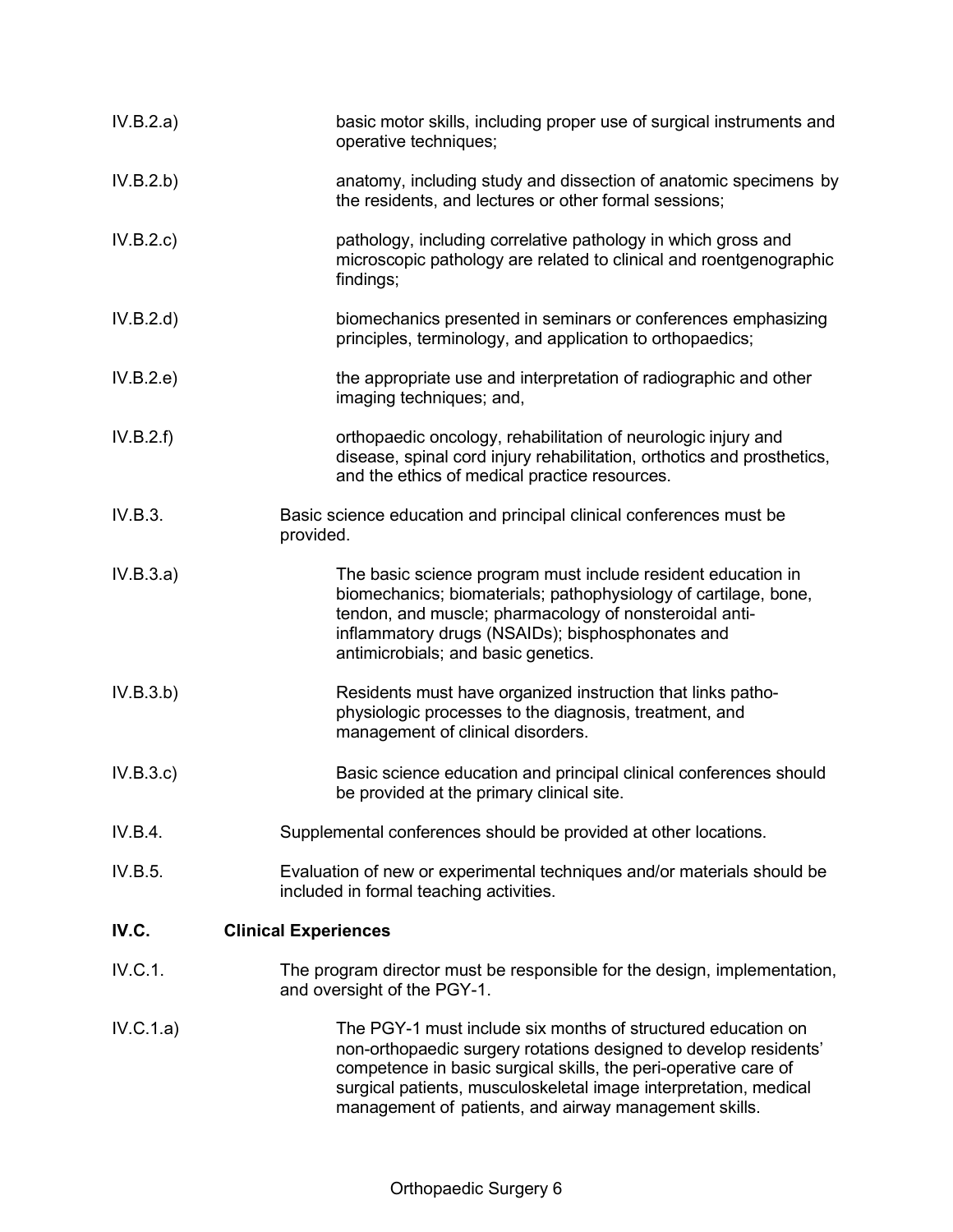| IV.C.1.a)(1) | At least three months must be on surgical rotations chosen<br>from: general surgery; general surgery trauma; plastic/burn<br>surgery; surgical or medical intensive care; and vascular<br>surgery.                                                                                                                                                                                                             |
|--------------|----------------------------------------------------------------------------------------------------------------------------------------------------------------------------------------------------------------------------------------------------------------------------------------------------------------------------------------------------------------------------------------------------------------|
| IV.C.1.a)(2) | The additional three months must be on rotations chosen<br>from: anesthesiology; basic surgical skills; emergency<br>medicine; general surgery; general surgery trauma; internal<br>medicine; medical or surgical intensive care;<br>musculoskeletal radiology; neurological surgery; pediatric<br>surgery; physical medicine and rehabilitation; plastic/burn<br>surgery; rheumatology; and vascular surgery. |
| IV.C.1.a)(3) | The total time a resident is assigned to any one non-<br>orthopaedic service must not exceed two months.                                                                                                                                                                                                                                                                                                       |
| IV.C.2.      | Following the PGY-1, the curriculum must include at least 48 months of<br>progressive education in orthopaedic surgery and clinical services.                                                                                                                                                                                                                                                                  |
| IV.C.3.      | Residents' clinical education must include extensive experience in pre-<br>operative evaluation and decision-making, intra-operative treatment, and<br>immediate and long-term post-operative care of both inpatients and<br>outpatients.                                                                                                                                                                      |
| IV.C.3.a)    | Each resident should be the surgeon or first assistant for at least<br>200 cases per year and see at least 750 outpatients per year.                                                                                                                                                                                                                                                                           |
| IV.C.4.      | Basic motor skills must be taught during clinical activities, especially in the<br>operating room.                                                                                                                                                                                                                                                                                                             |
| IV.C.5.      | Residents must be involved in all aspects of care of the same patient.                                                                                                                                                                                                                                                                                                                                         |
| IV.C.6.      | Residents' clinical experience must include:                                                                                                                                                                                                                                                                                                                                                                   |
| IV.C.6.a)    | general adult orthopaedics;                                                                                                                                                                                                                                                                                                                                                                                    |
| IV.C.6.b)    | general pediatric orthopaedics and pediatric trauma, including<br>multisystem trauma;                                                                                                                                                                                                                                                                                                                          |
| IV.C.6.c)    | surgery of the spine;                                                                                                                                                                                                                                                                                                                                                                                          |
| IV.C.6.d)    | surgery of the hand;                                                                                                                                                                                                                                                                                                                                                                                           |
| IV.C.6.e)    | surgery of the foot;                                                                                                                                                                                                                                                                                                                                                                                           |
| IV.C.6.f)    | arthroscopic-assisted surgery of the knee and shoulder;                                                                                                                                                                                                                                                                                                                                                        |
| IV.C.6.g)    | orthopaedic oncology, including metastatic disease; and,                                                                                                                                                                                                                                                                                                                                                       |
| IV.C.6.h)    | orthopaedic rehabilitation, including amputations and post-<br>amputation care.                                                                                                                                                                                                                                                                                                                                |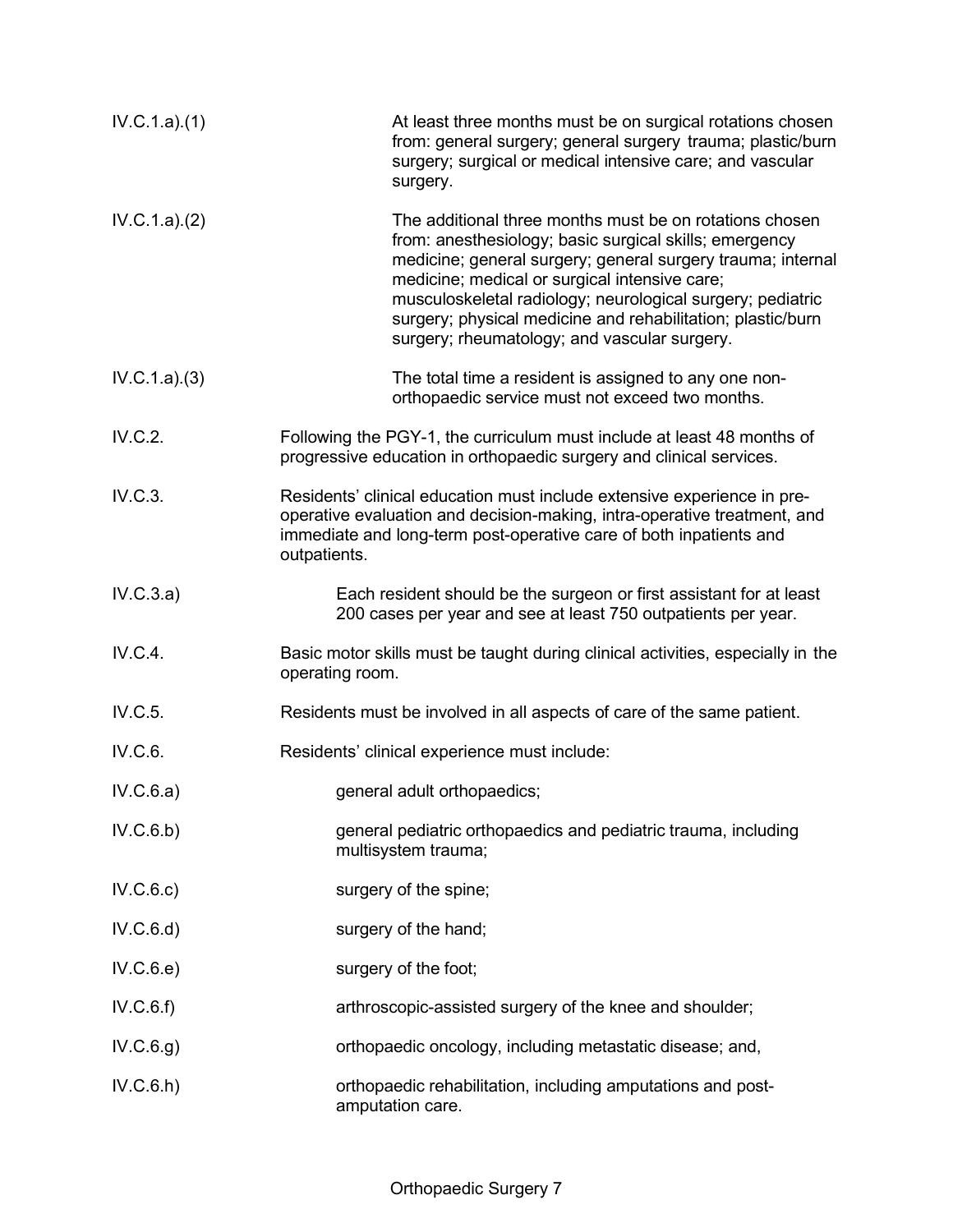| <b>IV.C.7.</b> |                                      | Residents must have adequate experience in non-operative outpatient<br>diagnosis and care of adults and children for all orthopaedic anatomic<br>areas.                                                       |
|----------------|--------------------------------------|---------------------------------------------------------------------------------------------------------------------------------------------------------------------------------------------------------------|
| IV.C.7.a)      |                                      | Residents should have at least two half-days each week of directly<br>supervised outpatient clinical experience in a physician's office or<br>in hospital clinics, with a minimum of 10 patients per session. |
| IV.C.8.        |                                      | Residents should evaluate patients before participating in their surgery.                                                                                                                                     |
| IV.D.          |                                      | <b>Scholarly Activity</b>                                                                                                                                                                                     |
|                |                                      | See International Foundational Requirements, Section IV.D.                                                                                                                                                    |
| V.             | <b>Evaluation</b>                    |                                                                                                                                                                                                               |
|                |                                      | See International Foundational Requirements, Section V.                                                                                                                                                       |
| VI.            | The Learning and Working Environment |                                                                                                                                                                                                               |
| VI.A.          | <b>Principles</b>                    |                                                                                                                                                                                                               |
|                |                                      | See International Foundational Requirements, Section VI.A.                                                                                                                                                    |
| VI.B.          | <b>Patient Safety</b>                |                                                                                                                                                                                                               |
|                |                                      | See International Foundational Requirements, Section VI.B.                                                                                                                                                    |
| VI.C.          |                                      | <b>Quality Improvement</b>                                                                                                                                                                                    |
|                |                                      | See International Foundational Requirements, Section VI.C.                                                                                                                                                    |
| VI.D.          |                                      | <b>Supervision and Accountability</b>                                                                                                                                                                         |
|                |                                      | See International Foundational Requirements, Section VI.D.                                                                                                                                                    |
| VI.E.          | Professionalism                      |                                                                                                                                                                                                               |
|                |                                      | See International Foundational Requirements, Section VI.E.                                                                                                                                                    |
| VI.F.          | <b>Well-Being</b>                    |                                                                                                                                                                                                               |
|                |                                      | See International Foundational Requirements, Section VI.F.                                                                                                                                                    |
| VI.G.          | <b>Fatigue</b>                       |                                                                                                                                                                                                               |
|                |                                      | See International Foundational Requirements, Section VI.G.                                                                                                                                                    |
| VI.H.          |                                      | <b>Transitions of Care</b>                                                                                                                                                                                    |
|                |                                      | See International Foundational Requirements, Section VI.H.                                                                                                                                                    |